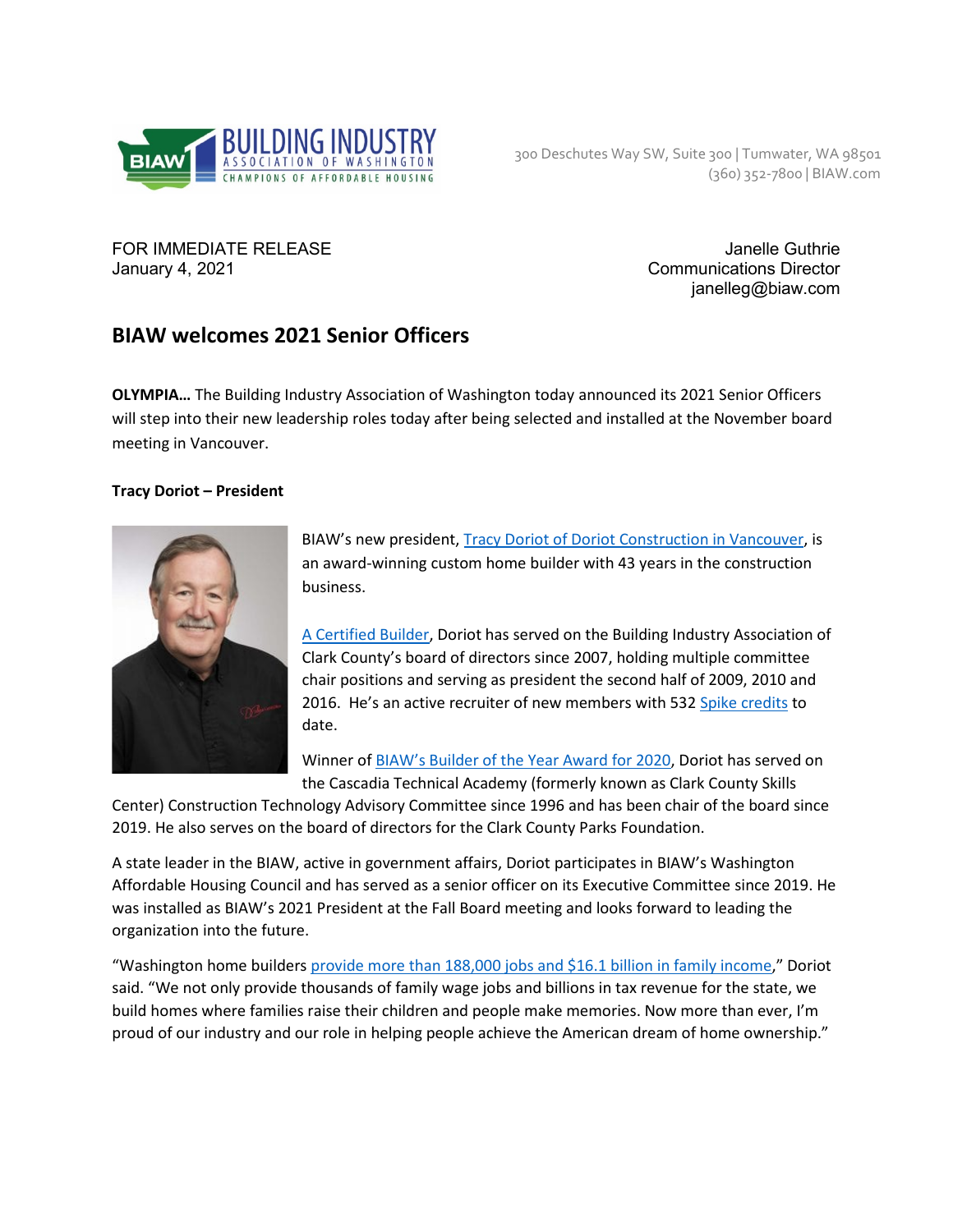#### **Joseph Irons - First Vice President**



Joseph Irons of [Irons Brothers Construction, Inc.](https://www.ironsbc.com/) has been active in leadership at his local association, the Master Builders Association of King and Snohomish Counties, over the 20 years he's been a member. He served as executive board president in 2016 and chair for both MBAKS and BIAW's Remodeler's Councils. He is an active member of National Association of Home Builders' Remodelers Board of Trustees, as well as having served as BIAW's representative on the executive board.

A BIAW Certified Builder, Irons is committed to continuing education, having achieved the highest designation in remodeling, Graduate Master Remodeler (GMR) from the NAHB University of Housing.

The winner of numerous remodeling awards from MBAKS and BIAW, he has also achieved the designations of Graduate Master Builder (GMB), Certified Graduate Remodeler (CGR), Certified Aging-in Place Specialist (CAPS) and Certified Green Professional (CGP).

#### **Nick Gilliland- Past Second Vice President**



Nick Gilliland began working in the insurance industry in 2013 as an operations manager for Aetna Insurance. In 2015, he attained his property casualty license and was hired a[t Blasingame Insurance](http://www.spokaneinsurance.com/) in Spokane Valley.

Over the last five years, Gilliland has focused on the construction industry, helping contractors protect their assets and their businesses with insurance solutions tailored to their needs.

As a strong supporter of his local association, the Spokane Home Builders Association, Gilliland has been a key player in membership and the young professionals' council, SHBA Next.

Gilliland was honored in 2018 with an Associate Appreciation Award for his dedication and service to the home building industry at local, state and national levels.

#### **Gary Wray- Treasurer**



Gary Wray of Laser Construction and Development, Inc. has been a member of his local association, Skagit/Island Counties Builders Association, since 1998. Wray has been a board member for SICBA for nearly 12 years.

Over the last 10 years, he has served on BIAW's Legislative Policy Committee and Washington Affordable Housing Council as well as on the Education, Legal and Workforce Development committees.

Besides being an active member and recruiter, Wray has been a board member for Habitat for Humanity of Island County since 2008, including chair for three years.